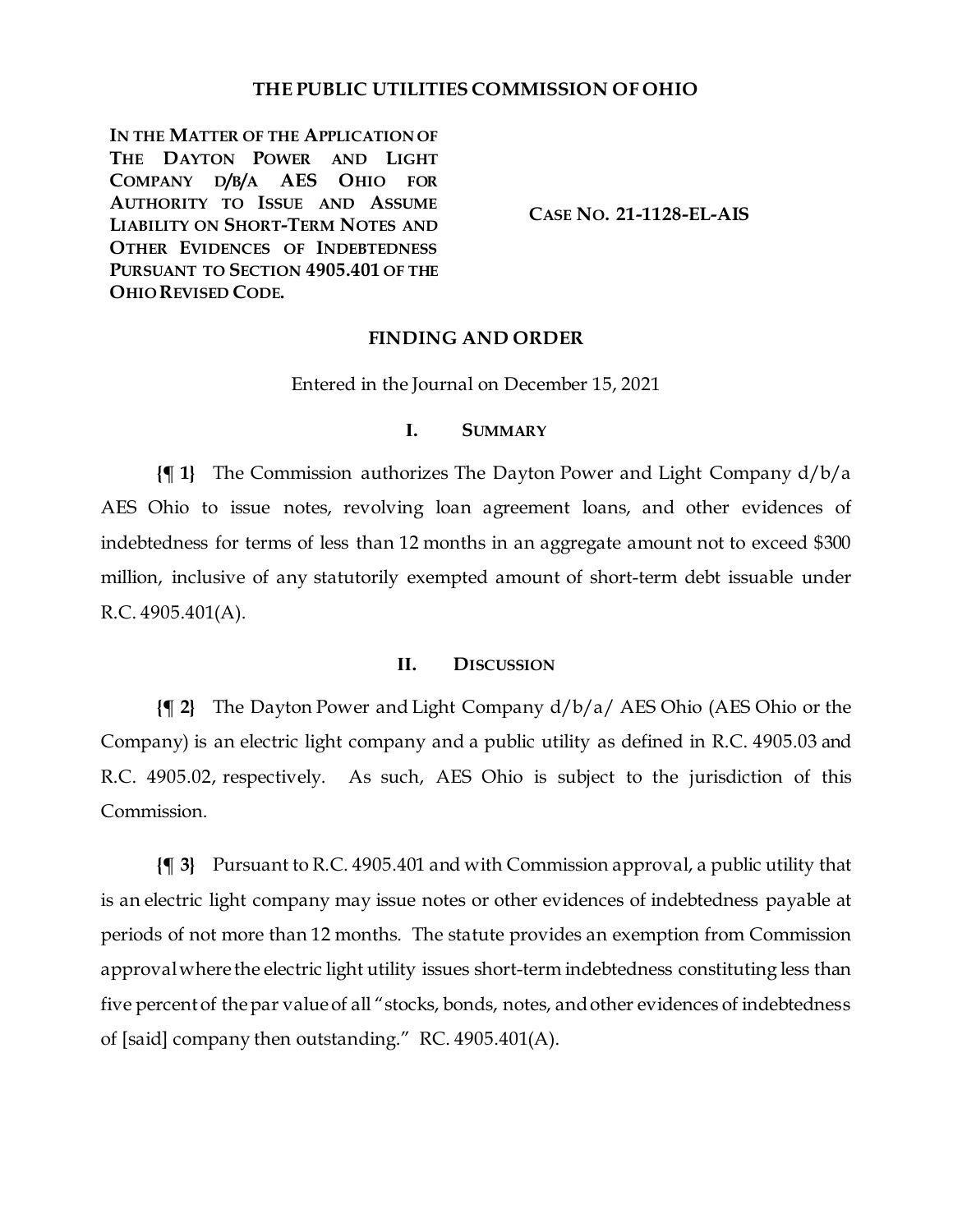**{¶ 4}** On November 2, 2021, AES Ohio filed an application for authority to issue notes, revolving loan agreement loans (RLA loans) and other evidences of indebtedness for terms of less than 12 months in an aggregate amount not to exceed \$300 million, inclusive of the approximately \$28.7 million of statutorily exempted short-term debt issuable by the Company under R.C. 4905.401(A). AES Ohio states that the \$300 million requested for calendar year 2022 is an amount equal to or less than that requested by AES Ohio and approved by the Commission for the past 14 years; the Company's current authority to issue notes and RLA loans expires on December 31, 2021. In support of its application, AES Ohio provides its income statement, cash flow statement, and balance sheet as of June 30, 2021.

**{¶ 5}** On December 6, 2021, Staff filed its review and recommendations regarding AES Ohio's application. Initially, Staff observes that the application represents a renewal of the Company's existing \$300 million of authority granted by the Commission on December 16, 2020. [1](#page-1-0) Continuing, Staff notes that AES Ohio proposes to use the proceeds from the debt to repay long-term debt, finance capital expenditures, and for other general corporate purposes. Staff states that, as of September 30, 2021, the Company could borrow approximately \$29 million without the Commission's prior approval under the statutory exemption, and remarks that AES Ohio's cash needs in 2022 include outlays for property taxes (\$76 million), interest payments (\$20.5 million), pension funding (\$7.5 million), and preparation for seasonal peaks. Additionally, Staff relates that the requested authority is sized to ensure preparation for unexpected disruption in cash flow while reliably providing service. Staff explains that the Company currently has the ability to increase the size of its unsecured, revolving credit facility to approximately \$275 million, which AES Ohio believes is an amount sufficient to ensure continuity of operations in the event of cash flow disruptions. As of September 30, 2021, the Company had \$140 million of short-term borrowings outstanding under this revolving credit facility. Finally, Staff reports that, in its most recent financial release, AES Ohio disclosed that capital expenditures were planned to be \$224 million in 2021 and \$268 million in 2022. Additionally, capital expenditures through

<span id="page-1-0"></span><sup>1</sup> *In re The Dayton Power and Light Co.*, Case No. 20-1698-EL-AIS, Finding and Order (Dec. 16, 2020).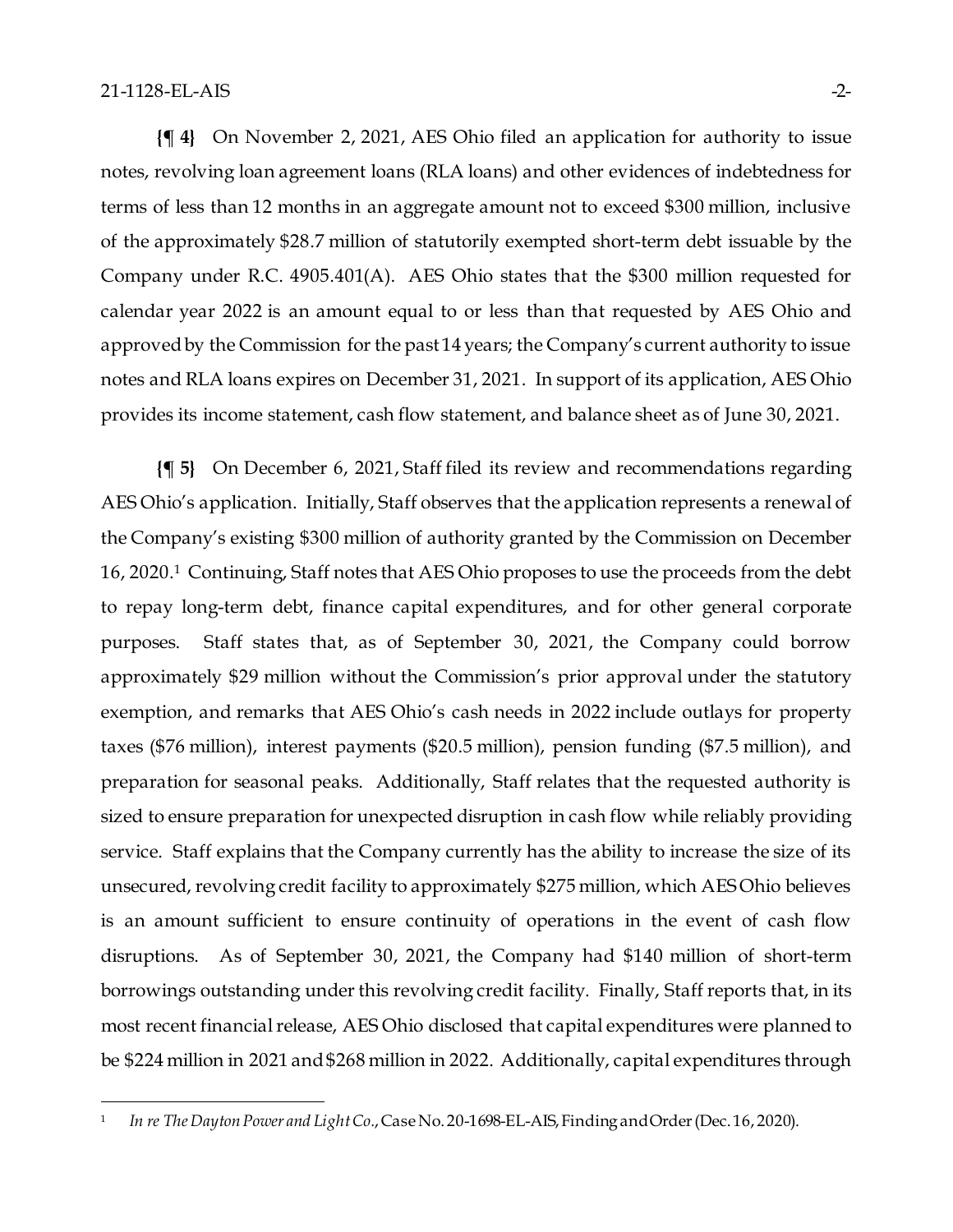nine months of 2021 were \$143.3 million. In conclusion, Staff asserts that the requested authority appears reasonable as described by the Company and recommends approval of the application.

**{¶ 6}** Having considered the application and Staff's review and recommendation, the Commission finds that the application is reasonable and should be approved. Thus, AES Ohio is authorized to issue notes, RLA loans, and other evidences of indebtedness for terms of less than 12 months in an aggregate amount not to exceed \$300 million, inclusive of the statutorily exempted amount of short-term debt issuable by the Company under R.C. 4905.401(A). Additionally, the Commission finds that no hearing is necessary in this matter.

#### **III. ORDER**

**{¶ 7}** It is, therefore,

**{¶ 8}** ORDERED, That AES Ohio's application is approved and that the Company be authorized to issue notes, revolving loan agreement loans, and other evidences of indebtedness for terms of less than 12 months up to \$300 million, inclusive of any statutorily exempted amount of short-term debt issuable by AES Ohio, through December 31, 2022. It is, further,

**{¶ 9}** ORDERED, That the authorization granted by this Finding and Order shall not be construed as limiting the Commission's determination of the appropriateness of AES Ohio's future long-term security offerings issued wholly or in part for the purpose of retiring its outstanding short-term evidences of indebtedness. It is, further,

**{¶ 10}** ORDERED, That nothing in this Finding and Order be construed to imply any guaranty or obligation as to the unsecured notes and other evidences of indebtedness or the associated interest on the part of the state of Ohio. It is, further,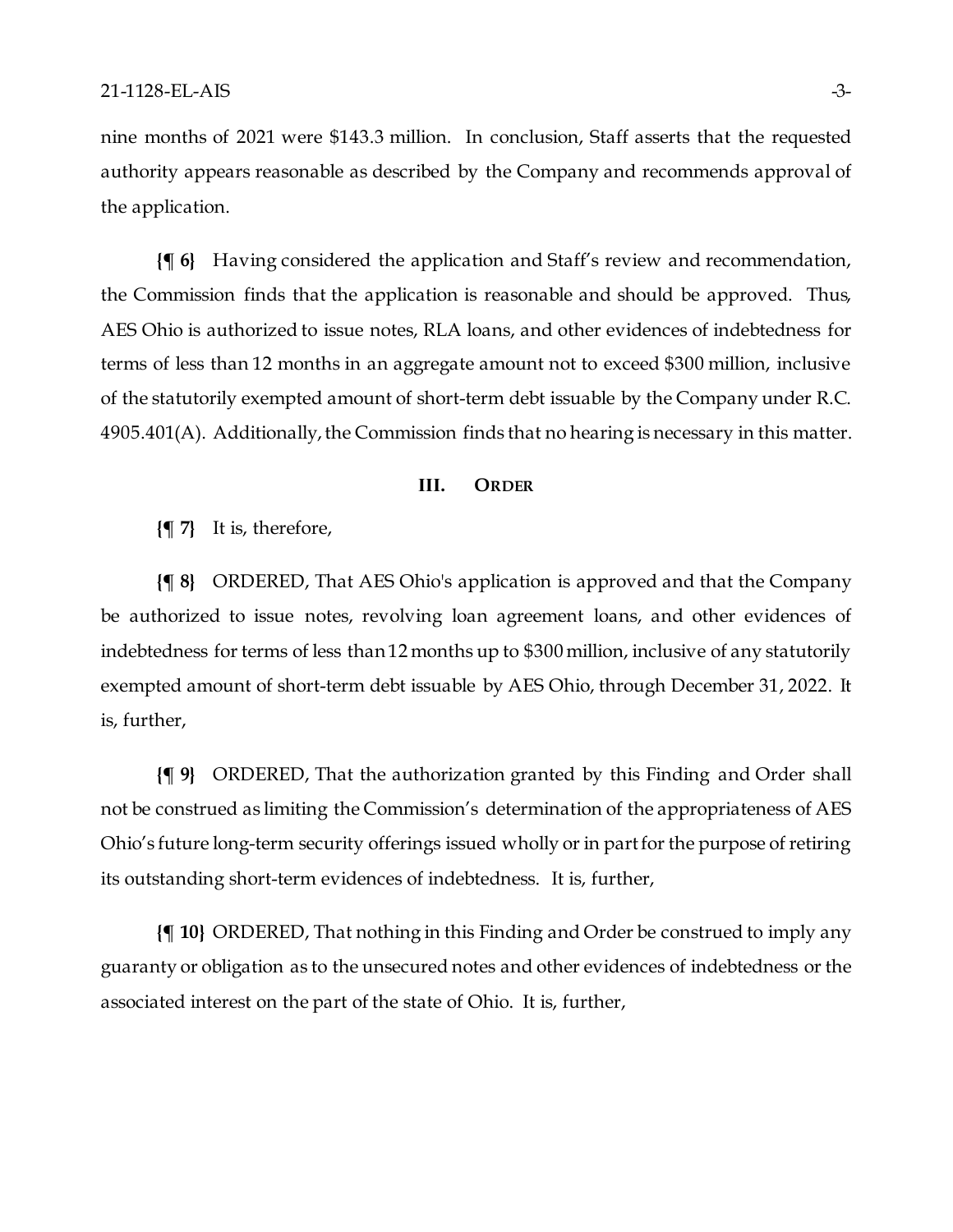**{¶ 11}** ORDERED, That nothing in this Finding and Order be deemed to be binding upon the Commission in any future proceedings or investigation involving the justness or reasonableness of any rate, charge, rule, or regulation of AES Ohio. It is, further,

**{¶ 12}** ORDERED, That a copy of this Finding and Order be served upon all parties of record.

COMMISSIONERS: *Approving:*  Jenifer French, Chair M. Beth Trombold Lawrence K. Friedeman Daniel R. Conway Dennis P. Deters

PAS/hac